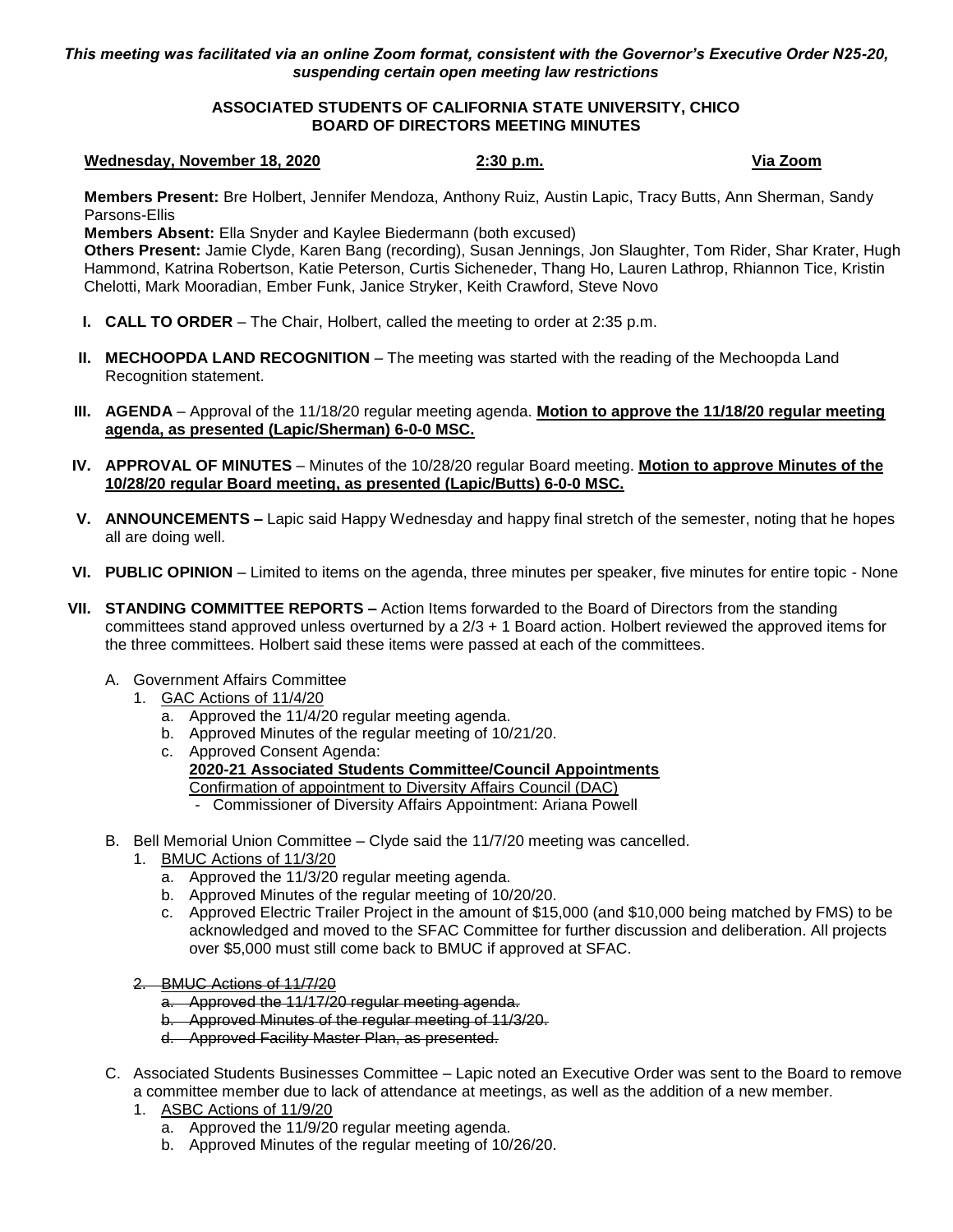## **VIII. BUSINESS**

- A. Information Item: Revisions to Associated Students Corporate Codes
	- 1. Restated Bylaws of Associated Students of California State University, Chico.
	- 2. Duties for the Director of Legislative Affairs, including title change to Commissioner of Legislative Affairs.
	- 3. Legislative Affairs Committee Code, including title change to Legislative Affairs Council Code.
	- 4. Board of Directors Code.
	- 5. Government Affairs Committee Code.
	- 6. Deletion of Wireless Device Policy.

Holbert explained that revisions to these documents, other than the Deletion of the Wireless Device Policy, were discussed a bit previously at both Board and GAC meetings. She said they're looking to change the role of the Director of Legislative Affairs to a Commissioner role, and then change the Commissioner of Diversity Affairs' role to be the Director of Social Justice and Equity. The codes that go along with these would also be updated. Holbert said this summer they were looking into equity initiatives throughout the AS and noted that Government Affairs had a lot of say and push regarding the roles of their officers. After talking with many people, Holbert said they decided it would be good to increase the Commissioner of Diversity Affairs role and make them a member of the Board. She noted the Director of Legislative Affairs doesn't need to be a member of the Board as much as the Commissioner of Diversity Affairs, especially due to current societal and political unrest as well as changes in our culture. Holbert said to stay within corporate policy, they couldn't add an additional student to the Board or GAC, but could switch roles. The title of Commissioner of Diversity Affairs would be changed to Director of Social Justice and Equity and the title of Director of Legislative Affairs would be changed to Commissioner of Legislative Affairs. These position changes would become effective beginning the 2021-22 elected officer term. Regarding the Duties for Director of Legislative Affairs, Ruiz requested that regarding CSSA, Item VII. C., "…Legislative Affairs Council…" be corrected to stay as "…Legislative Affairs Committee…" Mendoza questioned if pay for the two positions would stay the same and Slaughter said when the Director of Legislative Affairs becomes a Commissioner, they will receive the Commissioner scholarship and when the Commissioner of Diversity Affairs becomes the Director of Social Justice and Equity, they would receive the Director scholarship. Mendoza asked if the Commissioner of Legislative Affairs would still go to CSSA and Slaughter confirmed. The Board of Directors Code and Government Affairs Committee Code were also reviewed. Holbert noted that the University Office of Diversity and Inclusion Representative was added as a non-voting member to GAC. Ruiz said these changes are necessary but expressed concern regarding pay discrepancies. He explained that the Commissioner of Legislative Affairs would be six hours less than their current role; however, one weekend a month this position goes to CSSA, which takes up a lot of time, in addition to other duties. Discussion was held. Slaughter also explained that per the AS Bylaws, only 9 directors are allowed on the Board of Directors, so they can't allow the Director of Legislative Affairs to stay as Director. Holbert said pay is a larger discussion that they should discuss soon. Ruiz and Mendoza said they were both in support of the suggested changes. Holbert said revisions to the Duties for Commissioner of Diversity Affairs are approved via GAC and reported to the Board.

- B. Information Item: Additions to Associated Students Human Resources Policies
	- 1. Cell Phone Allowance Policy.
	- 2. Internet Allowance Policy.

Clyde explained that the Cell Phone Allowance Policy will replace the Wireless Device Policy (listed above) and is a cleanup and update of the other policy (Sherman left the meeting at 3:02 p.m.). Clyde said the Internet Allowance Policy is new, noting that it is required as the AS is on the Chico State campus. She said that several months ago the attorney for the auxiliaries reached out and shared that legally we need to provide an internet allowance for those employees working from home. She said they worked with other auxiliaries on this policy and the Chancellor's Office legal team also reached out to all the auxiliaries and confirmed we need to provide it. Clyde said the cost of the lowest service level of internet in our area required to do the job at home would be \$30/month for full-time staff, \$15/month for part-time staff. She also noted that in order to be in compliance, they will have to pay employees retroactively to when they began working from home.

C. Information Item: Bookstore contract modifications and extension information - Clyde said today she would provide all the components of what Follett has come to the table with as well as explain the Board's options, what the Board can do moving forward and what it will cost, noting the Board would need to vote and approve any modifications to the Follett contract. She provided a PowerPoint and the Projected 2020/21 Follett Commission Income was first reviewed. Clyde said pre-COVID sales numbers were provided as a benchmark. She noted the significant decrease in actual sales last year due to the operational change; over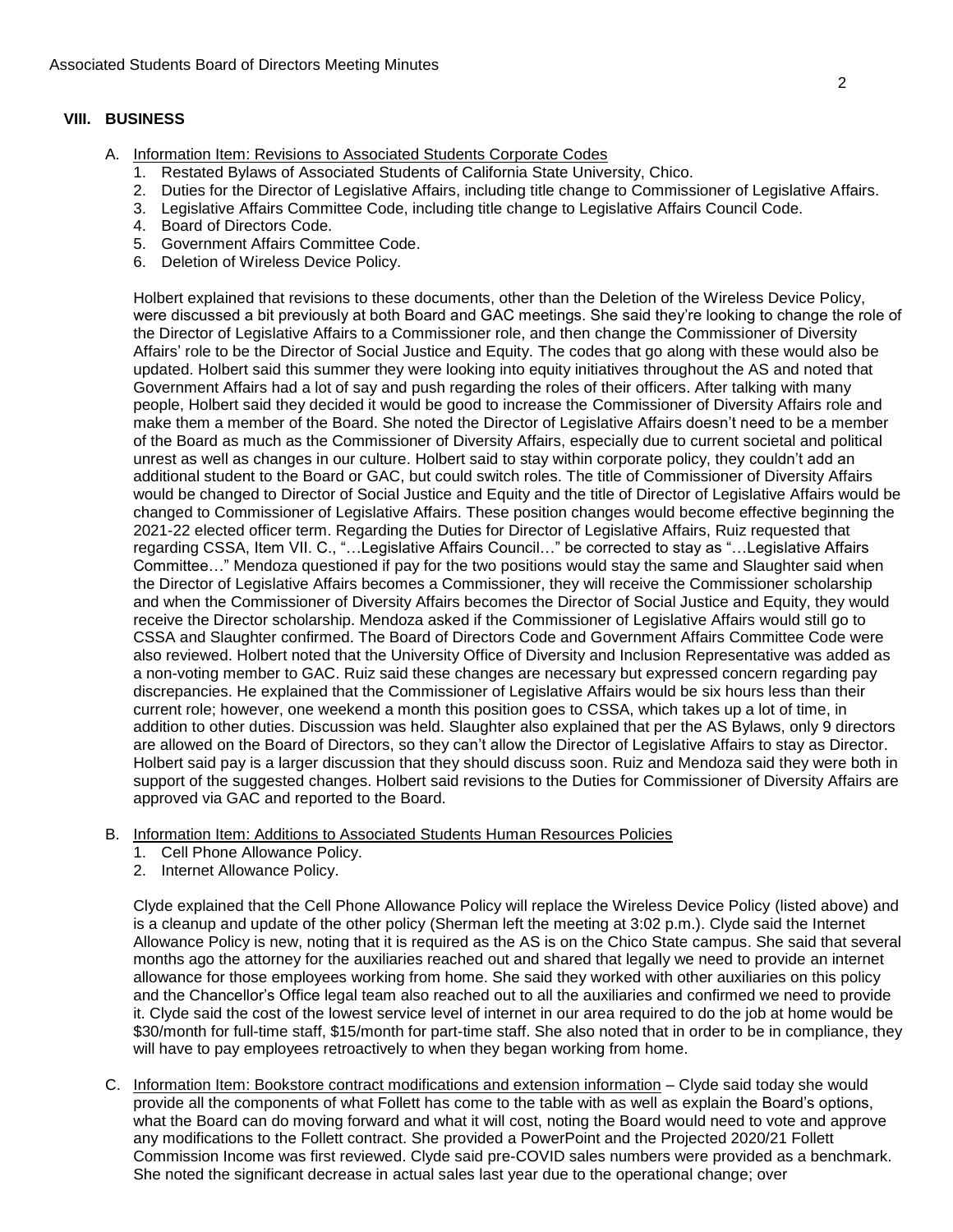revenue this year if it were comparatively the same to last year.

\$100,000/month difference. For the numbers they don't have, Clyde said Jennings looked at the year prior and then put in an adjustment of the types of decreases they've been seeing, based on 80%. Projected Sales for 2020/21 were noted, including 80%, totaling approximately \$1.3 million. Clyde said two things really come into play here, the first being a reduction in commissions from 16.6% down to 14%. She said that's a very small number, and the larger number to pay attention to is the 90% minimum. She explained that if sales quotas were not met for this year, we would look at last years and would do 90% of that, which would give us the amount that we would get our sales on this year, which has happened every year that we've had the Follett contract. She said this year they are anticipating revenue to be about \$190,000 that the AS would receive. Normally, if

we had enacted the 90%, it would be closer to \$516,000. She said we are anticipating about \$326,000 less

Clyde said the main changes would be that we would extend the contract for an additional two years, for a total of three years, the 90% minimum guarantee would go away and the commissions would be reduced to 14% capacity until students arrive back on campus, which could go into next year, too. She said she's recommending extending the contract, as other options aren't very good. She explained we could go out for a RFP but the reality of another bookstore being interested when campus is closed isn't likely. She said the AS could self-operate but would be facing the same challenges Follett is dealing with and we don't have the knowledge or expertise at this point, so would have to hire that out. She said the AS made a good decision to move to Follett and wouldn't recommend changing that. The last option would be to not operate the bookstore at all. Clyde said she will be recommending to extend the contract, noting that if things were to stay the way they are currently, which is the model we have with the contract with the campus, as well as our contract with Follett, and what we do within the AS, it is not sustainable for us to keep up with this. She said there is a 90-day cancellation clause; however, she's hoping that by enacting the three years it would buy us time to be in a better place. She said the AS can't be here for three years as we simply don't have the funds. Clyde reviewed the estimated budget for 2020, noting they are projecting to bring in \$190,000, which along with other income, would provide a total income of approximately \$317,000. She said we currently pay the University \$222,000, and fixed costs to the Student Union. Clyde said when they look at the whole package together, they are looking at a deficit of over \$474,000, which is very significant. She said VP Sherman is looking into the expense on the campus side, which may be one place we can reduce, as well as a reduction to the Student Union for rent which has already been done, which means the Student Union picks up more of the cost. She said It's a very heavy impact on us and will only hold us for a little while. Discussion was held. Clyde said Follett has let her know that they can't stay with us if we don't drop the 90%. She said she understands the situation they're in and even though this deal doesn't sound great, it's not good for Follett as well. She said we're sharing the hurt so we can all buy some time for a little bit more certainty of what next year looks like so we don't have to make a rash decision that we can't come back from. She noted that Follett felt the 90% minimum should have been stopped last year as soon as the bookstore closed, which was a difference of about \$172,000. She said we held strong in our position to get payment in full. She said our part of this agreement was to make us whole for last year. She also noted that Follett Corporation hasn't 100% agreed to what is being presented today. Clyde said judging by these estimated numbers, we'd have to make a different move come next year. She said there aren't a lot of options for the spring semester and that this will be a hot topic all next year at Board.

- D. Discussion Item: 9/30/20 Activity Fee Fund Budget vs. Actual Slaughter reviewed with the Board, noting Total Revenues were at 56.89%, total expenses at 12.53%.
- E. Discussion Item: 9/30/20 Combined Student Union and WREC/AO Summary Income and Expense Statement Jennings reviewed with the Board, noting 13.18% of the approved annual budget has been expensed, generated 45.06% of projected income.
- F. Discussion Item: 9/30/20 Dining Services Financials Lapic said the financials provided show the originally approved budget, and Jennings confirmed that starting in October they will begin using modified budget numbers. Lapic reviewed the Executive Summary for Dining Overall, Sutter Dining and Cash Ops.
- G. Discussion Item: 9/30/20 AS Wildcat Store Financials Lapic reviewed, noting Income at \$34,776, Commission Income of \$112,819 YTD.
- H. Discussion Item: 9/30/20 Follett Wildcat Store Financials Lapic reviewed with the Board and noted that overall, September was an extremely tough month in sales. Novo, the Bookstore Operations Manager, said they are working with University Public Events and others regarding how the spring graduation ceremony will look, noting it could be a hybrid type or 100% virtual. They are working with Herff Jones regarding sales of "keeper" gowns which would be sold and sent to students.